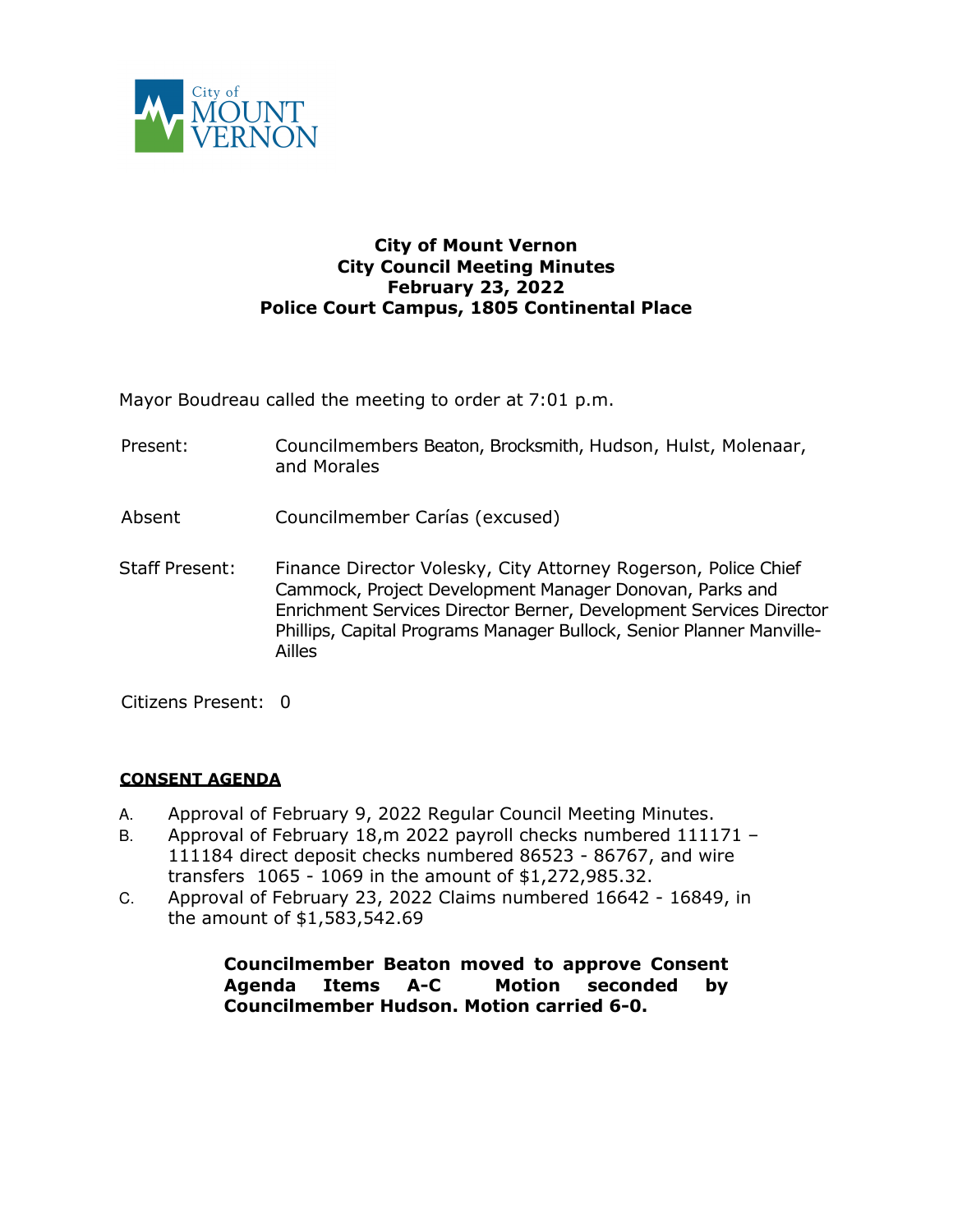Mount Vernon City Council February 23, 2022 Page 2 of 4

## **REPORTS**

- A. Committees
	- 1. Finance and Parks & Enrichment Services see committee minutes for details.
	- 2. Development Services see committee minutes for details.
- B. Public Comments Email
	- none
	- C. Public Comments
		- none
- D. Councilmember Comments
	- none
- E. Mayor's Report
	- The February edition of the Mayor's e-newsletter went out today.
- F. Committee Agenda Requests
	- none

## **NEW BUSINESS**

A. Adoption of Ordinance - Parks and Trails: Ms. Berner requested approval of an ordinance updating Chapter 12.32 of the Mount Vernon Municipal Code relating to usage, safety, and maintenance of parks and trails.

> **Councilmember Hulst moved to adopt Ordinance 3844 updating Chapter 12.32 of the Mount Vernon Municipal Code, Parks and Trails. Motion seconded by Councilmember Morales. Motion carried 6-0.**

B. Approval of Resolution – PLAN21-0503: Ms. Manville-Ailles requested approval of a resolution granting special permission to allow expansion of a non-conforming deck structure.

Mayor Boudreau opened the closed records public hearing. Hearing no comments, Mayor Boudreau closed the public hearing

**Councilmember Beaton moved to adopt Resolution 1007 allowing expansion of a non-conforming deck structure. Motion seconded by Councilmember Morales. Motion carried 6-0.**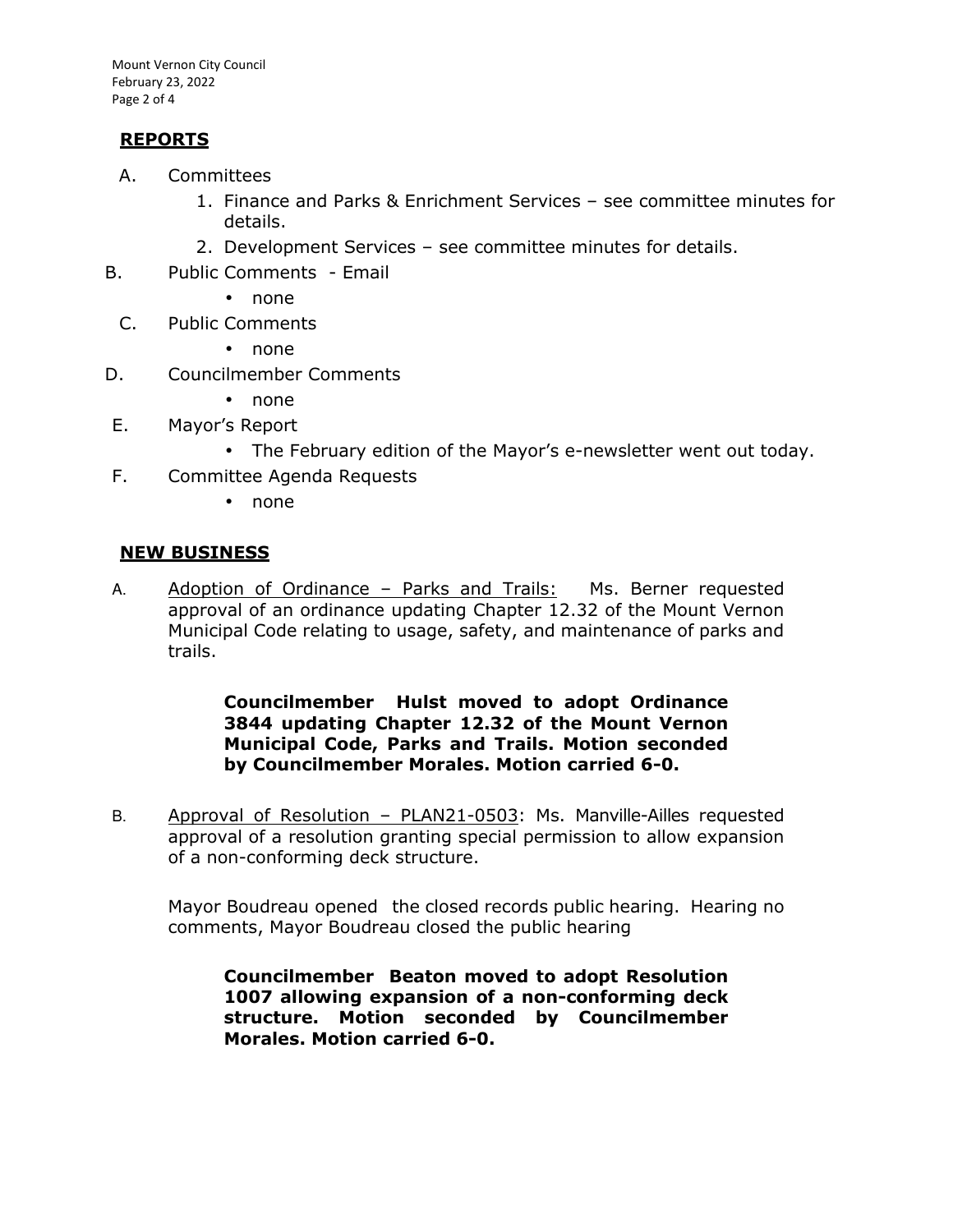C. Project Acceptance – Kulshan Trail Safety Lighting Project: Mr. Bullock requested approval of work completed by Oceanside Construction on the Kulshan Trail Safety Lighting Project.

> **Councilmember Molenaar moved to approve the work completed by Oceanside Construction on the Kulshan Trail Safety Lighting Project. Motion seconded by Councilmember Brocksmith. Motion carried 6-0.**

D. Project Acceptance - 2021 Street Improvements: Mr. Bullock requested approval of work completed by Lakeside Industries, Inc. on the 2021 Street Improvements Project.

> **Councilmember Hulst moved to approve work completed by Lakeside Industries, Inc. on the 2021 Street Improvements Project. Motion seconded by Councilmember Beaton. Motion carried 6-0.**

E. Project Acceptance – Wastewater Treatment Plant Admin Building Remodel/Addition: Mr. Phillips requested approval of work completed by Axthelm Construction on the Wastewater Treatment Plant Admin Building Remodel/Addition.

> **Councilmember Hudson moved to approve work completed by Axthelm Construction on the Wastewater Treatment Plant Admin Building Remodel/Addition. Motion seconded by Councilmember Hulst. Motion carried 6-0.**

F. Approval of Resolution - Skagit County Solid Waste Management Plan Amendment: Mr. Phillips requested approval of a resolution accepting an amendment to the Skagit County Solid Waste Management Plan to include an amended Contamination Reduction Outreach Plan (CROP) report.

> **Councilmember Hulst moved to approve Resolution 1008 accepting an amendment to the Skagit County Solid Waste Management Plan to include an amended CROP report. Motion seconded by Councilmember Beaton. Motion carried 6-0.**